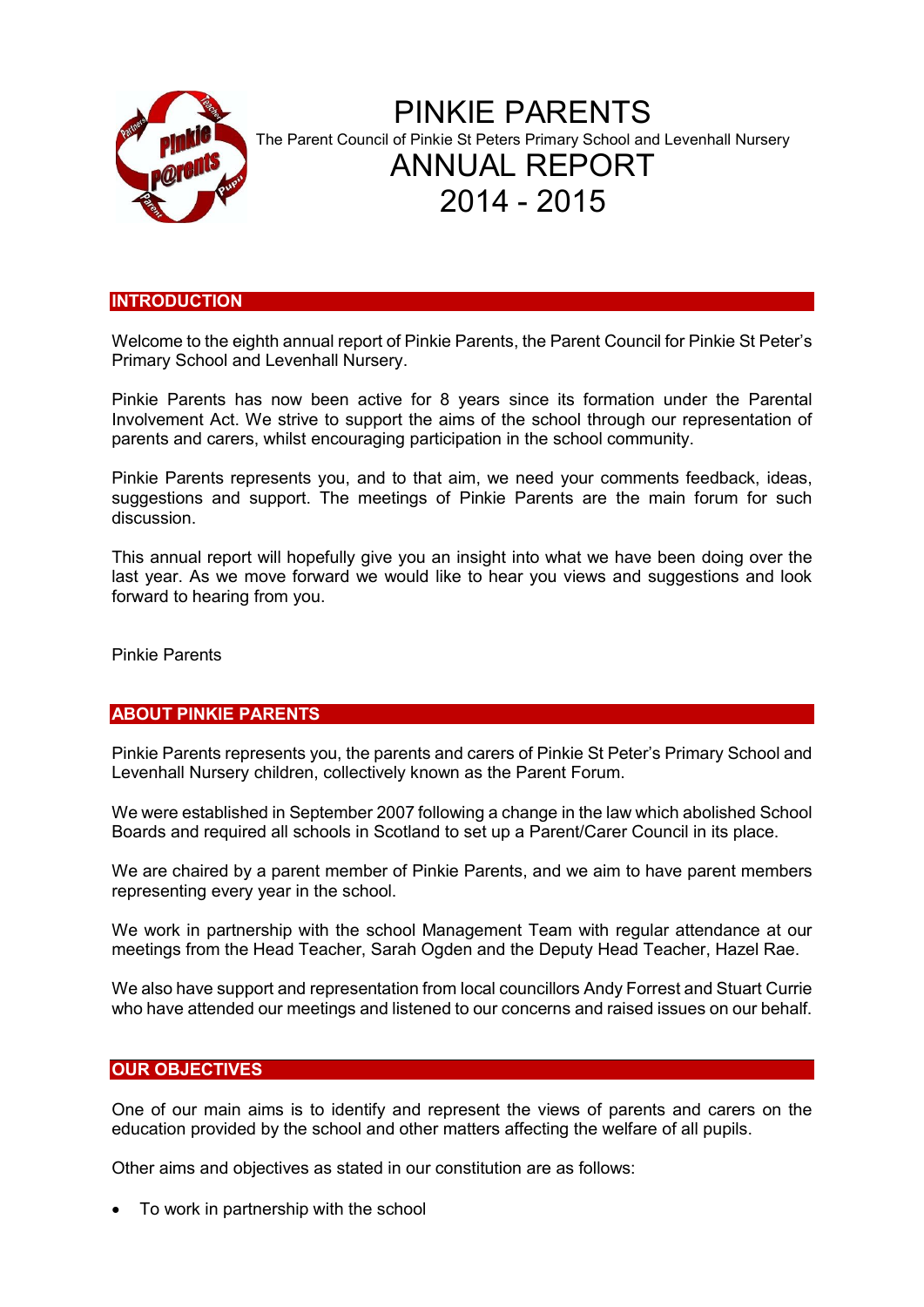- To promote partnership between the school, pupils and all parents/carers of the wider community
- Develop and engage in activities which support the education and welfare of our pupils.
- To promote and encourage the participation of parents in these activities
- To participate in the appointment procedures for Head Teacher and Depute Head Teacher appointments

#### REVIEW OF THE YEAR

The last year has been a significant year for Pinkie St Peters Primary School with the commencement of our new extension. The main part of the new build has been undertaken over the last year and due for final completion in November 2015.

It was also a big year for Levenhall Nursery as they moved location to our school in advance of the new nursery build. To ensure a one school community ethos, the nursery parents are now part of our Parent Council Forum.

Communication has been a key focus for Pinkie Parents, and we have continued to provide as much information as we can through our use of social media and links to the school website. Over the last year we have seen a more joined up approach with the school to ensure that as much relevant information is communicated by the most appropriate method.

We have representation on the Musselburgh Area Partnership, a relatively new body, which aims to provide influence to key issues which affect the Musselburgh and surrounding community. The most recent relevant issue affecting our pupils has been the "Attendance Matters" campaign as the partnership views attainment and achievement as a priority in the community.

We also continue to have representation on the East Lothian Association of Parent Councils. This allows for the sharing of ideas from across East Lothian and updates from the Head of Education.

We participated in the recruitment process for a new Deputy Head Teacher which concluded successfully with the appointment of the secondment of Helen Gordon who has responsibility for Levenhall Nursery.

Discussing issues of importance to the school including the Curriculum for Excellence, Budgets and key matters affecting our school and pupils continue to be the main focus of our meetings and our focus throughout the year.

A significant part of our year has been in relation to fundraising and events to support our pupils.

# FUNDRAISING GROUP

Our Fundraising Group is now an integral part of Pinkie Parents and fully supports our efforts throughout the year.

The commitment of this group and its volunteers has been invaluable in supporting our achievements over the last year.

Whilst operating as a sub-group of Pinkie Parents, accountability and decision making remains with the Parent Council. Over the last year the Fundraising Group has continued to build on the success of previous years.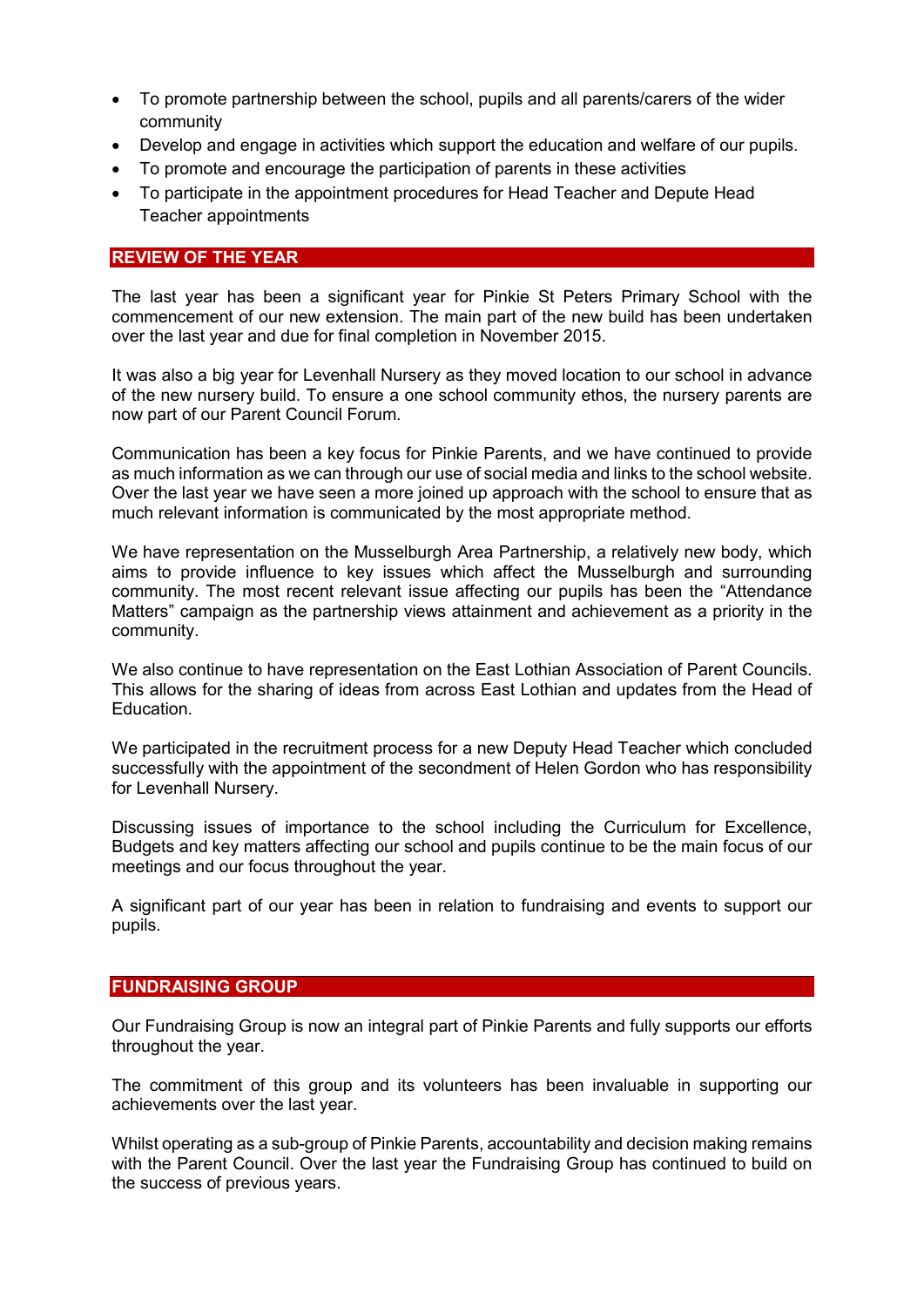Events organised this year included:

- A Fancy Dress Disco for both P1-3 and P4-7.
- The annual design of pupil Christmas Cards.
- The Pinkie Parents Edinburgh Marathon Stall.
- Pinkie School Fair, which included our biggest ever prize raffle.

The latter two events have contributed significantly to our fundraising efforts and have provided the majority of funds to enable us to support our pupils through additional funding for a variety of things out with the school budget.

The stall organised and manned by a group of parent volunteers on the day to sell goods to Edinburgh Marathon runners has been a great success, not only from a fundraising view but it has been a great way to promote Pinkie Parents and see the benefits of parents working together. This opportunity will hopefully continue as long as the Edinburgh Marathon continues to use our fantastic grounds.

In June of this year we published through our Facebook Page and the school website what our fundraising efforts were actually spent on in support of our pupils, as we wish to make sure that you know what the fantastic fundraising support to our events is being used for.

Over the last year we have provided funding for a number of key areas to support our pupils in the school.

We have continued to support funding towards the cost of Christmas parties for all pupils in the school. The annual week at Benmore Camp for P7's has continued to receive financial support in order to subsidise this fantastic opportunity for our pupils.

We have retained significant funds, which were raised specifically to assist with making the new playground an active, fun, enjoyable environment for our pupils to enjoy their breaks and support outdoor learning. This will be progressed once the new extension is complete.

However in the meantime we have funded outdoor equipment kits to enable a range of activities during break time to assist help our pupils enjoy the outdoor environment.

A significant addition this year was the funding of the new school electronic library system and associated training, which allows our pupils to self-manage the library. This again contributes to and enhances the pupil learning experience.

For the first time this year, Pinkie Parents has funded a P7 Leavers Year Book for every pupil. This has been a fantastic opportunity for P7 pupils to become involved in designing and producing their own memories of their time at Pinkie St Peters and also contributes to their learning as it has been adopted as a P7 project for the pupils. We aim to support this for all future P7 pupils.

# HOW TO BECOME INVOLVED

Becoming involved in Pinkie Parents doesn't mean that you have to take on a specific role, it's all about supporting our school and pupils at whatever level you are happy with.

- Volunteer to become a member of Pinkie Parents:
- Volunteer to become a member of the Fundraising Group;
- Attend one of our meetings (they are open to all, not just members);
- Get in touch with your class rep, and give us your suggestions or views about the school and how parents can get involved;
- Support us at events;
- Fill in any questionnaires or surveys that we issue to obtain your views.